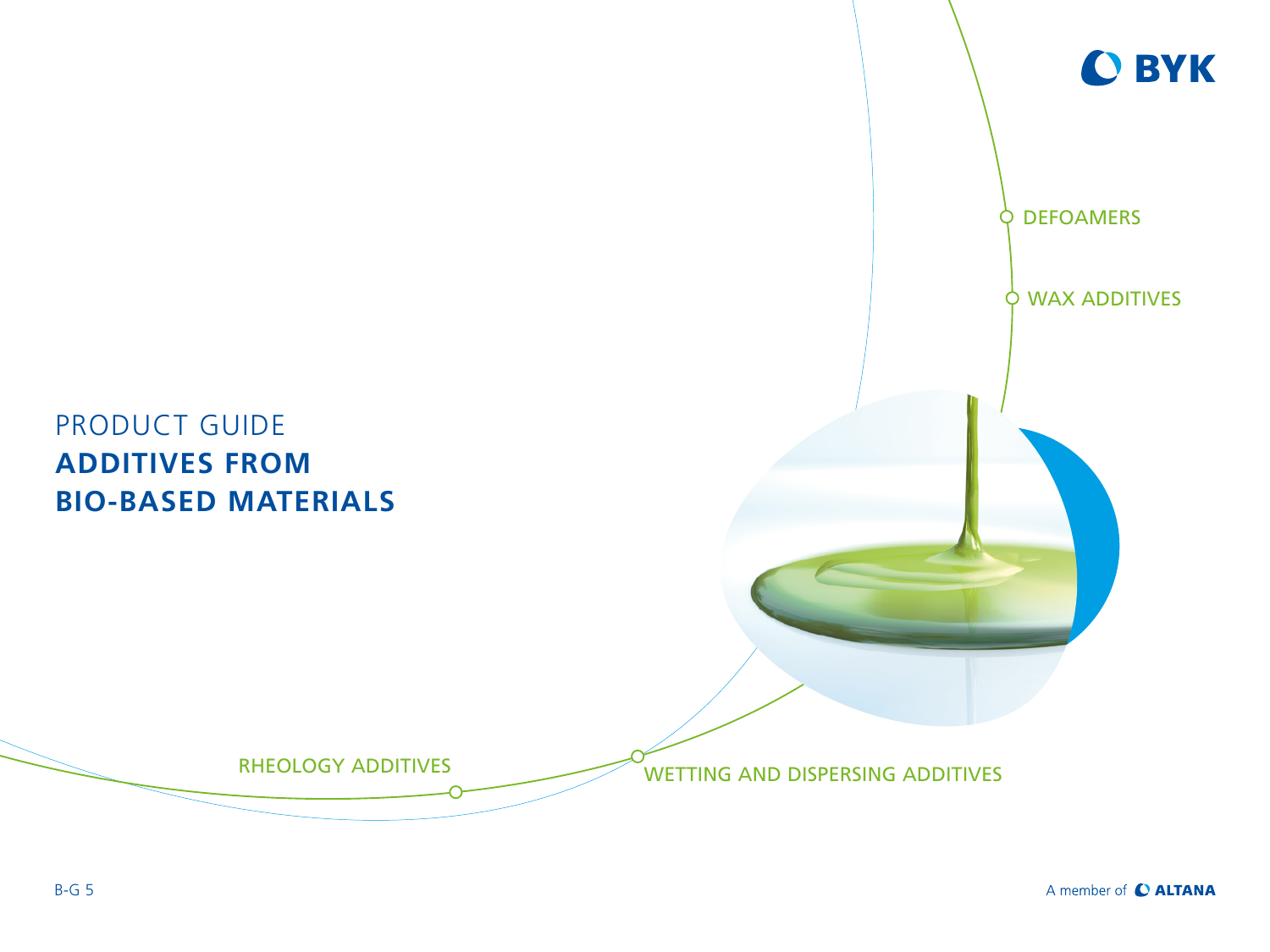# **Introduction**

Sustainability, climate neutrality, and similar topics are increasingly coming into focus worldwide. Collective awareness and new regulations, such as the European Green Deal, are demanding change not only in society but also in the chemical industry. The chemical industry is a major contributor to greenhouse gas emissions, but it also offers an important lever to contribute to a more sustainable world. One way to make the chemical industry more sustainable and climate friendly, and less based on finite resources, is the use of bio-based materials. Thanks to its intensive product and application research, BYK offers its customers a comprehensive portfolio of (partly) bio-based additives.

**Note**

To ensure the best appearance and full functionality, please open in Adobe Acrobat.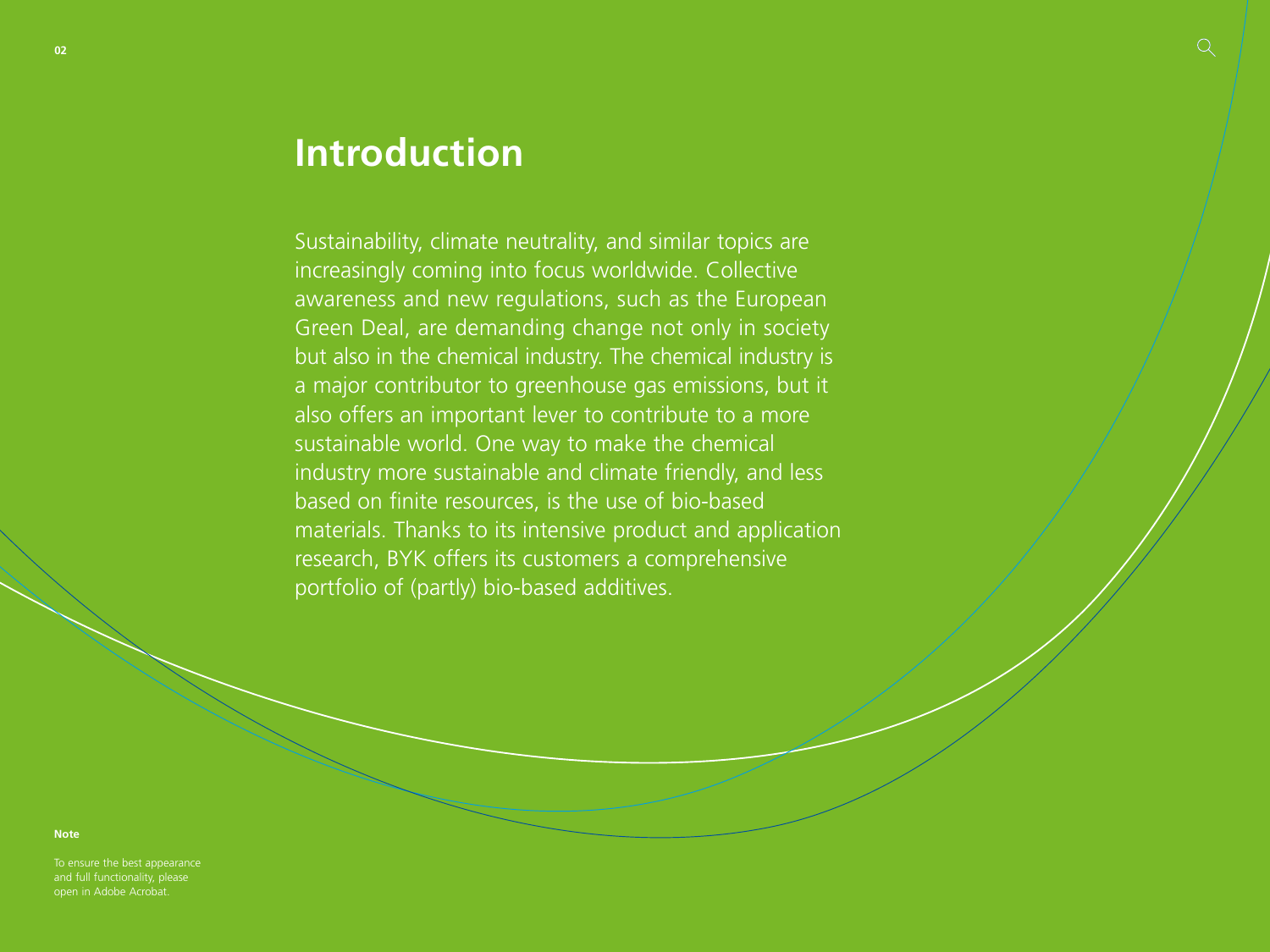## **Bio-based products**

#### **What are bio-based products?**

According to the European Commission, bio-based products are "wholly or partly derived from materials of biological origin, excluding materials embedded in geological formations and/or fossilised. [...] As they are derived from renewable raw materials such as plants, bio-based products can help reduce  $CO, [...]."$ \*

#### **BYK's understanding**

BYK's understanding is closely related to this definition. BYK takes the definition of "bio-based" given in ASTM D6866 into account as well, so that the bio-based content only refers to the organic carbon.

This means that the measurement does not include "neutral" substances that do not contain any carbon, such as water, minerals, and silicon dioxide. Furthermore, substances containing inorganic carbon are likewise excluded. The measured value should therefore be understood as the amount of bio-based organic carbon in relation to the total organic carbon (TOC).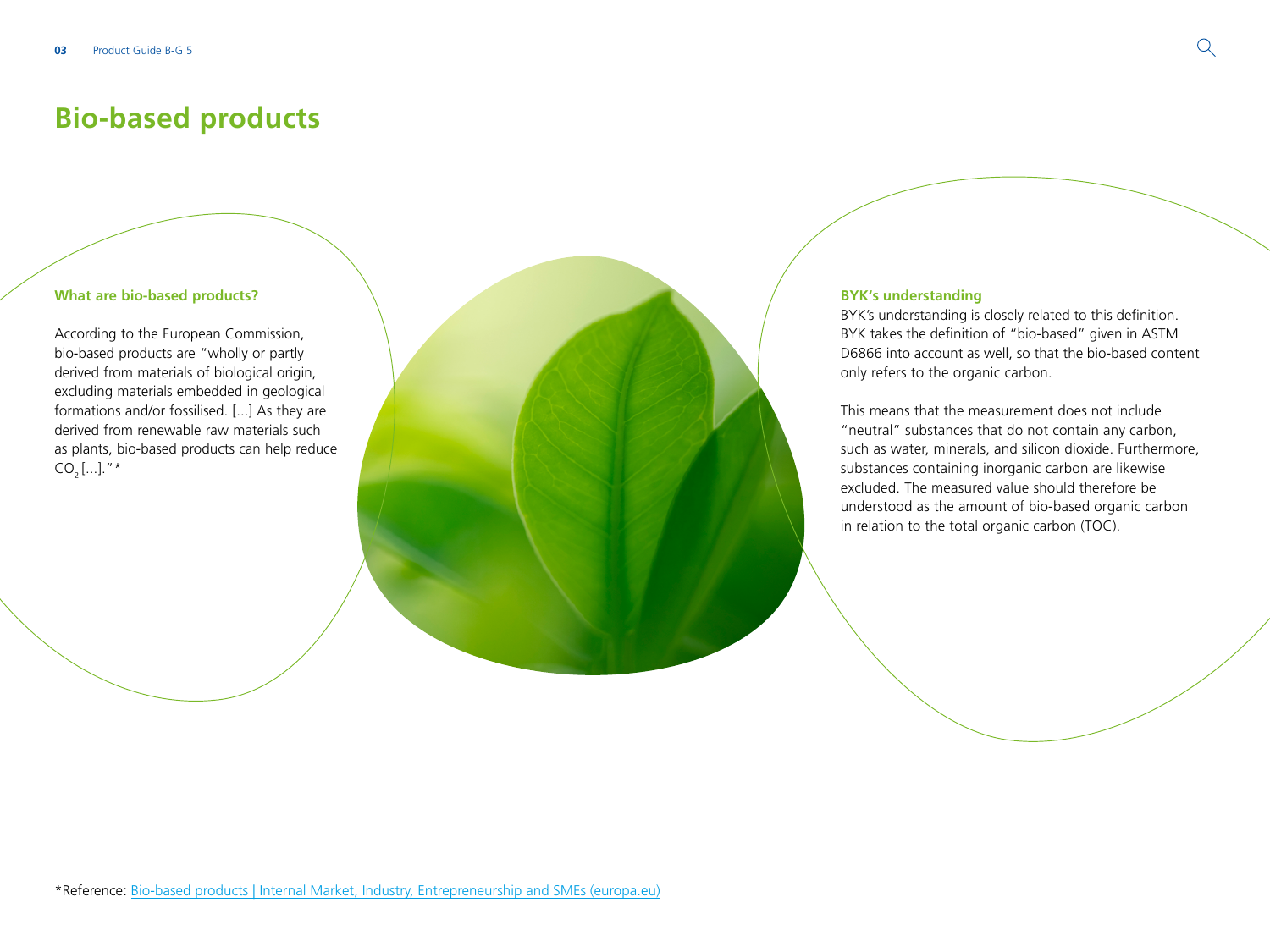## **Measuring method according to ASTM D6866**

The bio-based content is determined according to ASTM D6866 using the the radiocarbon method. The basis of the radiocarbon method is the decay of 14C isotopes to 12C isotopes. 14C isotopes are formed in the atmosphere and decay at a constant rate to 12C isotopes. Due to the constant exchange with the environment, the ratio of 14C to 12C in living organisms (bio-based materials) almost

corresponds to the equilibrium in the surrounding environment. In fossil-derived materials, the decay is considerably more advanced and the 14C isotope concentration considerably lower. The ASTM D6866 "Standard Test Methods for Determining the Bio-based Content of Solid, Liquid, and Gaseous Samples Using Radiocarbon Analysis" defines different ways to measure

the 14C content and therefore the bio-renewable content. The method used here is "Method B – Accelerator Mass Spectrometry (AMS)" and done by an independent, accredited testing laboratory. For a better understanding, see G.01.\*

### Schematic product composition



\* The illustration is a very simplified presentation. The statement that 75% of the product equals 100% of the TOC is only partially correct, since other elements are excluded.

\*\* e.g. water, carbonates, silicone dioxide, minerals, etc.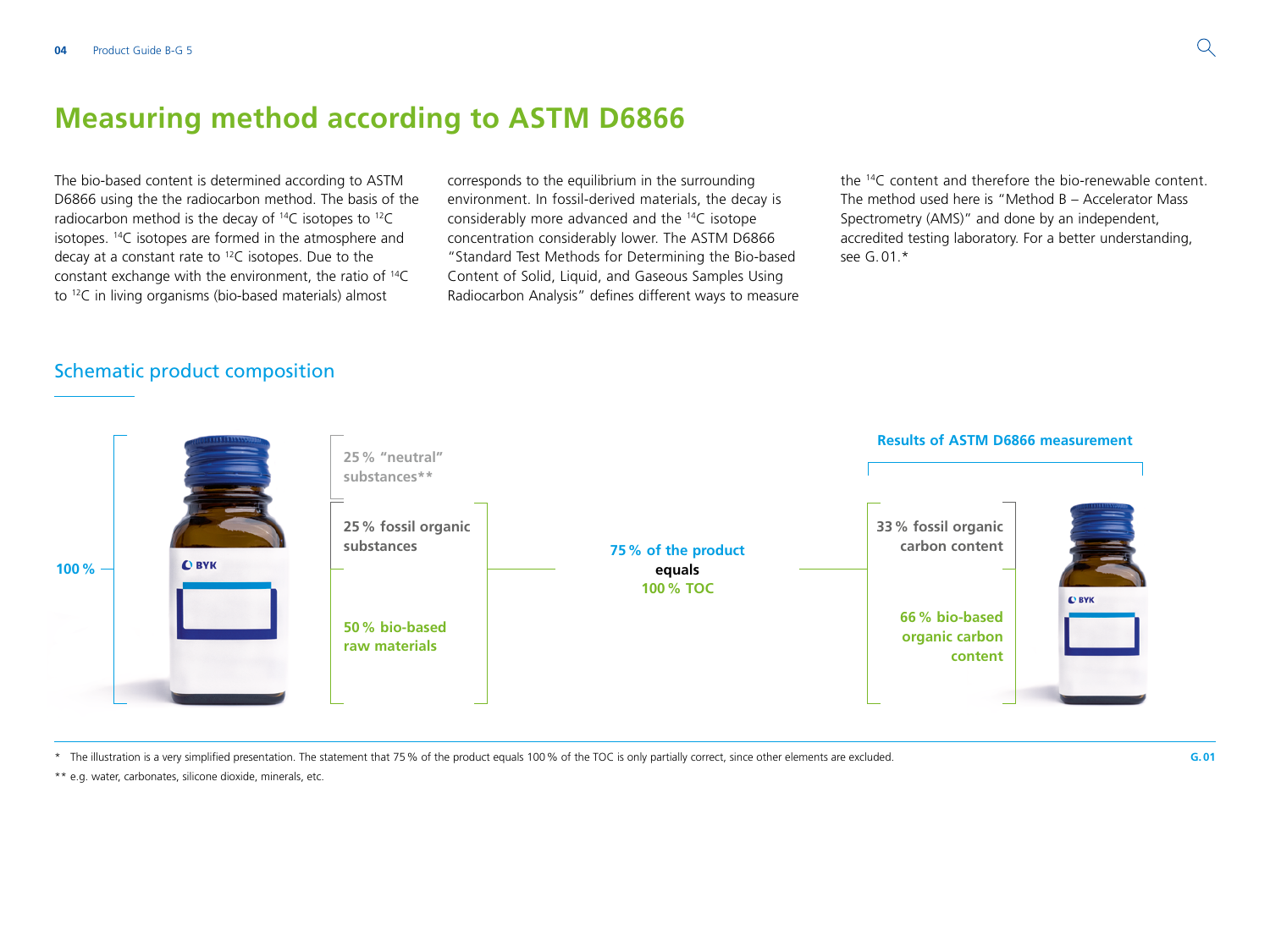## **Additives from bio-based raw material**

| <b>Product</b>                          | <b>Bio-based organic</b><br>carbon content (%) |
|-----------------------------------------|------------------------------------------------|
| <b>Wetting and dispersing additives</b> |                                                |
| <b>ANTI-TERRA-204</b>                   | 53                                             |
| <b>ANTI-TERRA-U 100</b>                 | 74                                             |
| <b>BYK-1162</b>                         | 93                                             |
| <b>BYK-MAX D 4220</b>                   | 62                                             |
| <b>BYK-W 980</b>                        | 61                                             |
| DISPERBYK-106                           | 37                                             |
| DISPERBYK-107                           | 81                                             |
| DISPERBYK-108                           | 89                                             |
| DISPERBYK-192                           | 41                                             |
| DISPERBYK-2062                          | 91                                             |
| DISPERBYK-2157                          | 91                                             |

| <b>Product</b>                  | <b>Bio-based organic</b><br>carbon content (%) |
|---------------------------------|------------------------------------------------|
| Defoamers/air release additives |                                                |
| <b>BYK-014</b>                  | 57                                             |
| <b>BYK-1740</b>                 | 100                                            |
| <b>BYK-A 505</b>                | 100                                            |
| <b>Wax additives</b>            |                                                |
| <b>AQUACER 561</b>              | 88                                             |
| <b>AQUACER 570</b>              | 91                                             |
| <b>AQUACER 1540</b>             | 92                                             |
| <b>AQUACER 2650</b>             | 91                                             |
| <b>CERAFLOUR 993</b>            | 96                                             |
| <b>CERAFLOUR 994</b>            | 96                                             |
| <b>CERAFLOUR 1000</b>           | > 97                                           |
| <b>CERAFLOUR 1001</b>           | > 97                                           |
| <b>CERAFLOUR 1002</b>           | > 97                                           |

| <b>Product</b>               | <b>Bio-based organic</b><br>carbon content (%) |
|------------------------------|------------------------------------------------|
| <b>Processing additives</b>  |                                                |
| <b>BYK-3950 P</b>            | 100                                            |
| <b>BYK-MAX P 4102</b>        | 100                                            |
| <b>BYK-P 9050</b>            | 95                                             |
| <b>BYK-P 9051</b>            | 51                                             |
| <b>BYK-P 9060</b>            | 70                                             |
| <b>BYK-P 9065</b>            | 91                                             |
| <b>BYK-P 9080</b>            | 86                                             |
| <b>Viscosity depressants</b> |                                                |
| VISCOBYK-5120                | 89                                             |

|           | heology additives |  |
|-----------|-------------------|--|
| --------- |                   |  |

| 96  |
|-----|
| 100 |
| 100 |
|     |